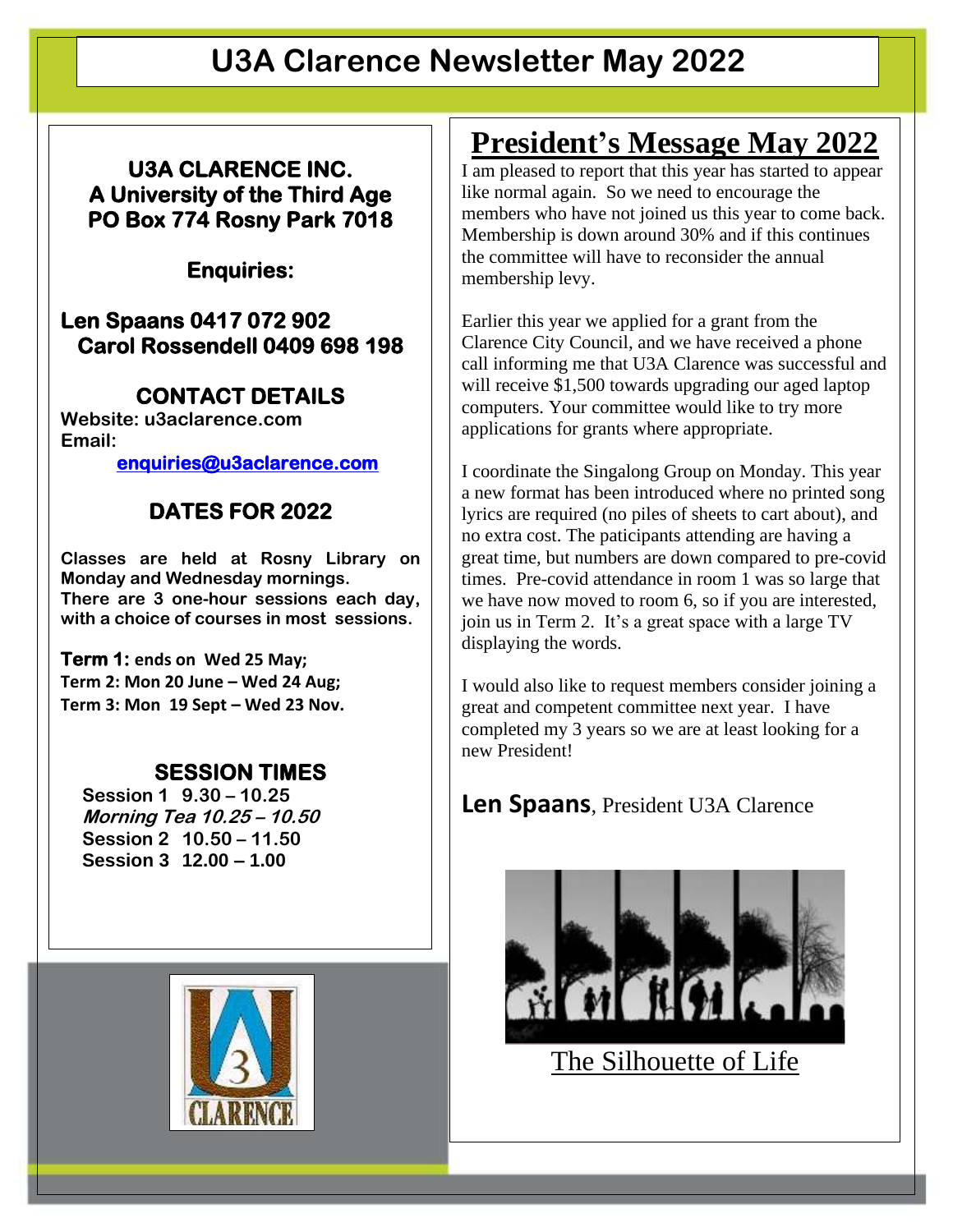### **U3A Clarence Inc - Important Dates for 2022**

#### **Term 1 2022 Term 1 ends Wed. 25th May.**

#### **Term 2 2022 Monday 20 June – Wednesday 24 August**

This gives 10 Mondays and 10 Wednesdays

| <b>Committee Meetings</b> | Mon 27 June  | $1.15 - 2.30$ | Room 5 |
|---------------------------|--------------|---------------|--------|
|                           | Mon 25 July  | $1.15 - 2.30$ | Room 5 |
|                           | Mon $15$ Aug | $1.15 - 2.30$ | Room 5 |
| Enrolments Due by:        | Mon 5 Sept.  | For Term 3    |        |
| Newsletter                | Mon 15 Aug   |               |        |

#### **Term 3 2022 Monday 19 September – Wednesday 23 November**

This gives 10 Mondays, 10 Tuesdays and 10 Wednesdays

| <b>Committee Meetings</b> | Mon 26 Sept | $1.15 - 2.30$ | Room 5 |
|---------------------------|-------------|---------------|--------|
|                           | Mon 24 Oct  | 1.15-2.30     | Room 5 |
|                           | Mon 14 Nov  | 1.15-2.30     | Room 5 |
| Newsletter                | Mon 7 Nov   |               |        |
| <b>Christmas Luncheon</b> | <b>TBA</b>  |               |        |

# **OUR NEW PROGRAM:**

#### **TERM 2 PROGRAM: MONDAY SESSION 1: 9.30-10.25**

| 222M11 | <b>LINE DANCING - BEGINNERS</b>                                                                            | <b>JILL CANTON</b>   |  |
|--------|------------------------------------------------------------------------------------------------------------|----------------------|--|
|        | Simple line dances to a variety of music. Suitable for people who just want to have fun moving, singing,   |                      |  |
|        | making plenty of mistakes and laughing at them! This is a small class specifically for beginners.          |                      |  |
| 222M12 | <b>CLARENCE HISTORY</b>                                                                                    | <b>WAYNE SMITH</b>   |  |
|        | Clarence Aborigines, early explorers, evolution of townships, origins of town names, first settlers, early |                      |  |
|        | industries, heritage buildings, movers and shakers. Plenty of interesting local photos.                    |                      |  |
|        | <b>FACILITATOR: CAROL GALE</b><br><b>PAINTING</b>                                                          |                      |  |
| 222M13 |                                                                                                            |                      |  |
|        | This is a self-directed course working predominantly in watercolour.                                       |                      |  |
| 222M14 | <b>DIGITAL DROP-IN</b>                                                                                     | <b>LIBRARY STAFF</b> |  |
|        | Do you have a question about your device and want to learn more about how to use it? Or do you want to     |                      |  |
|        | learn more about apps, how to download apps and how to discover some new ones. These drop-in sessions      |                      |  |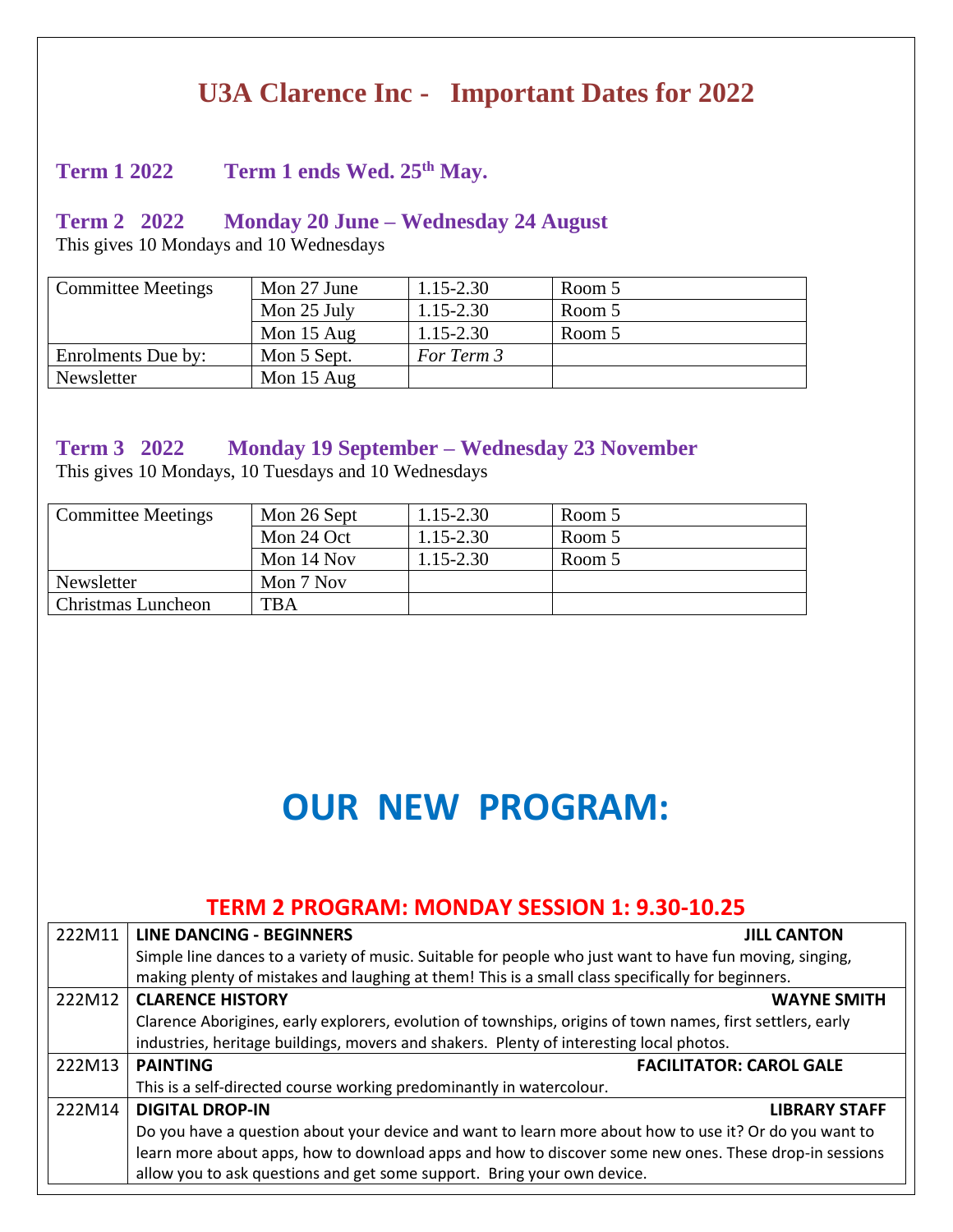| TERM 2 PROGRAM: MONDAY SESSION 2: 10.50-11.50 |                                                                                                                                                                                                                                                                                                                                                                                                                                                                                                                                                                                                                                                                                                                                                                                                                                                                                                                                                                                                                             |  |  |
|-----------------------------------------------|-----------------------------------------------------------------------------------------------------------------------------------------------------------------------------------------------------------------------------------------------------------------------------------------------------------------------------------------------------------------------------------------------------------------------------------------------------------------------------------------------------------------------------------------------------------------------------------------------------------------------------------------------------------------------------------------------------------------------------------------------------------------------------------------------------------------------------------------------------------------------------------------------------------------------------------------------------------------------------------------------------------------------------|--|--|
| 222M21                                        | <b>TRIVIA</b><br><b>JANE HALL</b>                                                                                                                                                                                                                                                                                                                                                                                                                                                                                                                                                                                                                                                                                                                                                                                                                                                                                                                                                                                           |  |  |
|                                               | Three sets of ten questions and six rebus puzzles per week.<br>Designed to stimulate discussion (and fun), test your brain, memory and deductive powers. There will be a<br>\$2 fee for photocopying.                                                                                                                                                                                                                                                                                                                                                                                                                                                                                                                                                                                                                                                                                                                                                                                                                       |  |  |
| 222M22                                        | <b>THE WRITERS</b><br><b>SELF DIRECTED</b><br>An opportunity for those who enjoy writing (or would like to) to share their efforts in a friendly atmosphere<br>of mutual support and encouragement.                                                                                                                                                                                                                                                                                                                                                                                                                                                                                                                                                                                                                                                                                                                                                                                                                         |  |  |
| 222M23                                        | <b>PAINTING</b><br><b>CAROL GALE</b><br>This is a self-directed course working predominantly in watercolour, continuing from session 1.                                                                                                                                                                                                                                                                                                                                                                                                                                                                                                                                                                                                                                                                                                                                                                                                                                                                                     |  |  |
| 222M24                                        | <b>LINE DANCING</b><br><b>JILL CANTON</b><br>Simple line dances to a variety of music. Suitable for people who just want to have fun moving, singing,<br>making plenty of mistakes and laughing at them!                                                                                                                                                                                                                                                                                                                                                                                                                                                                                                                                                                                                                                                                                                                                                                                                                    |  |  |
| 222M25                                        | <b>REGRET</b><br><b>STEVE TOLBERT</b><br>This five week course is composed largely of material from the 2020 USA-conducted 'WORLD REGRET<br>SURVEY' and a number of academic studies. There are 15 sub-topics, including No Regrets, 4 Core Regrets,<br>Undoing & At Leasting, Anticipating Regret and much more.'<br>This course will run for the first five weeks of the term.                                                                                                                                                                                                                                                                                                                                                                                                                                                                                                                                                                                                                                            |  |  |
| 222M26                                        | <b>GETTING FORENSIC WITH TASMANIA'S PAST</b><br><b>HAMISH MAXWELL-STEWART</b><br>This five week course uses big data to re-examine key features of Tasmania's colonial past. Each of the first<br>four lectures will focus on a specific question, while the last will take a glimpse into the future. The first<br>lecture attempts to estimate the size of Tasmania's population at the point of first contact with Europeans.<br>The second interrogates the truthfulness of the responses convicts provided to their colonial superiors on<br>arrival in Hobart Town. The third examines the scale of profits derived from convict labour. The fourth<br>explores ways in which local conditions influenced the stature and growth of past Tasmanians. The fifth and<br>final lecture takes a glimpse into the future, revealing current plans to build a Tasmanian historical atlas that<br>has the capacity to map health outcomes across generations.<br>This course will run for the second five weeks of the term. |  |  |
|                                               | TERM 2 PROGRAM: MONDAY SESSION 3: 12.00-1.00                                                                                                                                                                                                                                                                                                                                                                                                                                                                                                                                                                                                                                                                                                                                                                                                                                                                                                                                                                                |  |  |
| 222M31                                        | <b>POETRY READING</b><br><b>CHRIS BISHOP</b><br>Join Chris and other poetry enthusiasts in an exploration of poetry through the ages. The sessions include a<br>range of poetry and poets. Some members bring along and share their own poetry. No previous knowledge<br>of poetry required.                                                                                                                                                                                                                                                                                                                                                                                                                                                                                                                                                                                                                                                                                                                                |  |  |
| 222M32                                        | <b>KALEIDOSCOPE</b><br>A different speaker each week drawn from within our local community. Details with a list of speakers to follow.                                                                                                                                                                                                                                                                                                                                                                                                                                                                                                                                                                                                                                                                                                                                                                                                                                                                                      |  |  |
| 222M33                                        | <b>FRENCH FOR BEGINNERS 2</b><br><b>CAROL ROSSENDELL</b><br>This course will cater for those with little or no knowledge of French and will focus on developing basic skills<br>in the language. It will be adapted to suit the needs and interests of the participants. This is term 2 of three<br>terms in Beginners' French. This is a repeat of the classes in term 2, 2021.                                                                                                                                                                                                                                                                                                                                                                                                                                                                                                                                                                                                                                            |  |  |
| 222M34                                        | <b>NEW SINGALONG</b><br><b>LEN SPAANS</b><br>Come and enjoy the new Singalong in Room 6. All your favourites from the 50s, 60s and 70s, and many<br>more. No music needed, it will all be on the big screen, and no extra cost.                                                                                                                                                                                                                                                                                                                                                                                                                                                                                                                                                                                                                                                                                                                                                                                             |  |  |
| 222M35                                        | <b>GERMAN CONVERSATION</b><br><b>SELF DIRECTED</b><br>German conversation for German speakers wanting conversational practice. New members are welcome in<br>the group but you need to have a reasonable grasp of the language.                                                                                                                                                                                                                                                                                                                                                                                                                                                                                                                                                                                                                                                                                                                                                                                             |  |  |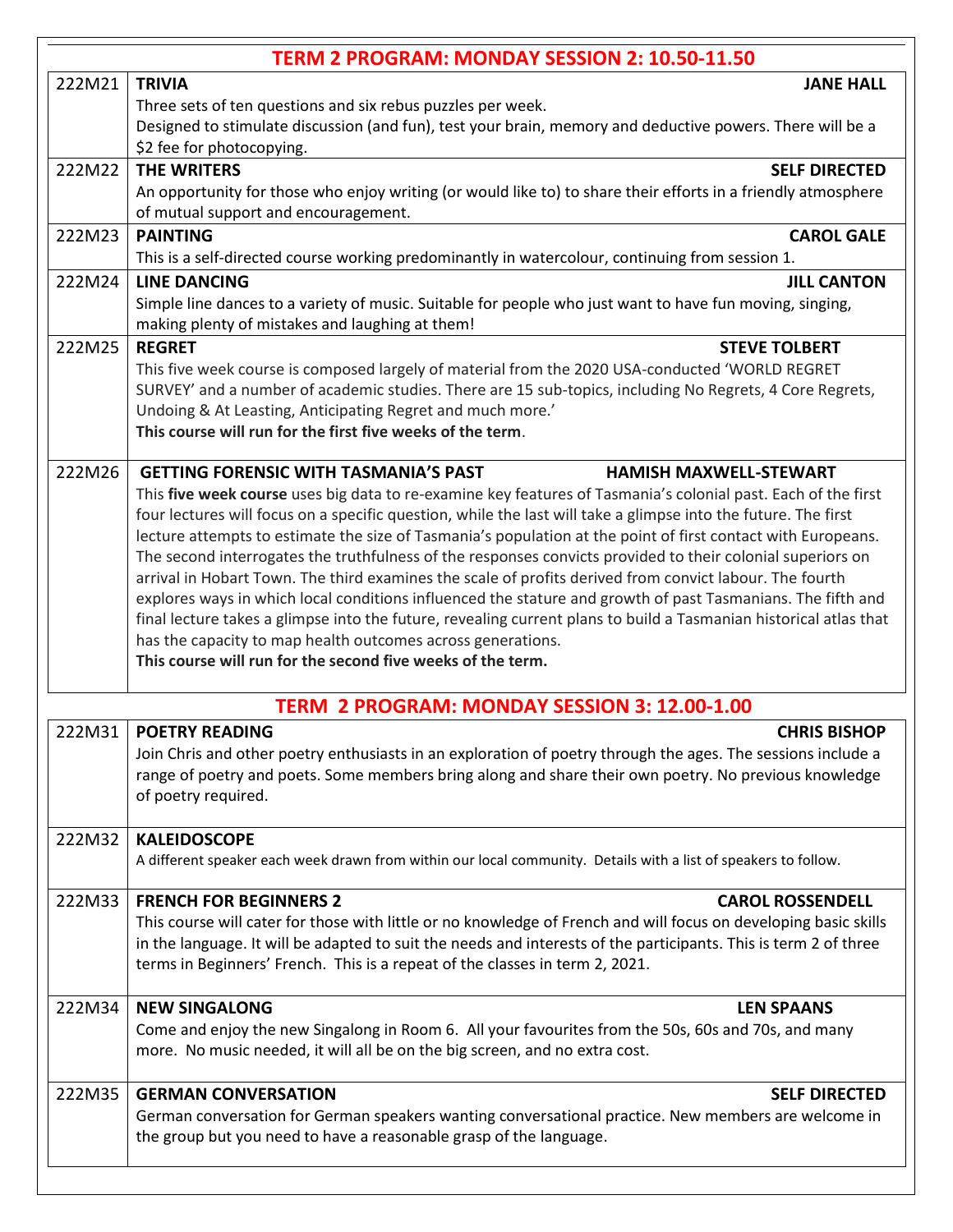|                                                        | TERM 2 PROGRAM: WEDNESDAY SESSION 1: 9.30 - 10.25                                                                                                                                                                                                                                                                                                                                                                                                                                                                                                                                                                                                                                                                                                                                                                   |  |  |
|--------------------------------------------------------|---------------------------------------------------------------------------------------------------------------------------------------------------------------------------------------------------------------------------------------------------------------------------------------------------------------------------------------------------------------------------------------------------------------------------------------------------------------------------------------------------------------------------------------------------------------------------------------------------------------------------------------------------------------------------------------------------------------------------------------------------------------------------------------------------------------------|--|--|
| 222W11                                                 | A SHORT HISTORY OF NEARLY EVERYTHING, Part 1.<br><b>CAROL ROSSENDELL</b><br>The inspiration for this course is the book A Short History of Nearly Everything by Bill Bryson. This is<br>a relatively small book covering monumental ideas, and this course will cover his first three sections:<br>Lost in the Cosmos, The Size of the Earth and a New Age Dawns. The course is the first part of the<br>story of how we, as humans, went from there being nothing at all to there being something. It is an<br>exploration of scientific knowledge and imagining and will cover: How to build a Universe, Welcome<br>to the Solar System, What Else is out There, The Measure of Things, The Stone-Breakers, Elemental<br>Matters, Einstein's Universe, The Mighty Atom, Muster Mark's Quarks and The Earth Moves. |  |  |
| 222W12                                                 | <b>MEET THE PHARAOHS:</b><br><b>VICKI PATERSON</b><br>Learn about the culture, religion, daily lives and politics of the ancient Egyptians through the study of ten<br>Pharaohs, from the early Pyramid builders to the famous Cleopatra VII. We meet female Pharaohs, deeply<br>religious ones and those who made war in order to extend their power. All ten made a great impact on the<br>lives of their people, and some have left behind a legacy useful in helping us to understand their society.                                                                                                                                                                                                                                                                                                            |  |  |
| 222W13                                                 | <b>LEARN TO PLAY CRIBBAGE</b><br><b>BILL BOUFFLER</b><br>Have you ever played this card game? A game for two or more which uses a standard 52 card deck, and a<br>crib board to score. There is enough luck in it to be fun, but it also takes skill and cunning to play well. Come<br>and discover 15-2, 15-4 and three-of-a-kind is 10 plus 1 for his knob makes 11. Learn the rules and play the<br>game with friends.                                                                                                                                                                                                                                                                                                                                                                                           |  |  |
| 222W14                                                 | <b>JAN CHIPMAN</b><br><b>MAH JONG</b><br>This course teaches and helps people enjoy the game of Mah Jong. Beginners are welcome. Two hours for<br>those who want to stay.                                                                                                                                                                                                                                                                                                                                                                                                                                                                                                                                                                                                                                           |  |  |
|                                                        | TERM 2 PROGRAM: WEDNESDAY SESSION 2: 10.50-11.50                                                                                                                                                                                                                                                                                                                                                                                                                                                                                                                                                                                                                                                                                                                                                                    |  |  |
| 222W21                                                 | <b>TRAVELS THROUGH MY LIFE</b><br><b>COORDINATOR: JEAN HOWES</b><br>Ten U3A members, their friends or relatives, will narrate the story of aspects of their lives, including<br>background, ethnicity, ancestry, family, job, particular interests and travel experiences. This will give you<br>the opportunity to get to better know your fellow students. It should be very interesting and all secrets stay<br>in the room!                                                                                                                                                                                                                                                                                                                                                                                     |  |  |
| 222W22                                                 | <b>FRENCH CLUB:</b><br><b>PETA KELLY</b><br>This is for those who have studied French in the past and would like to build on their skills. There is more<br>emphasis on everyday French, listening and conversation rather than writing and grammar.                                                                                                                                                                                                                                                                                                                                                                                                                                                                                                                                                                |  |  |
| 222W23                                                 | <b>GAMES TIME:</b><br><b>LEN SPAANS</b><br>Enjoy a fun morning playing board games such as Mexican Trains and Rummy-O. Great for<br>concentration and developing numeracy skills. Once learned, the games are also fun to play with friends<br>and grandchildren.                                                                                                                                                                                                                                                                                                                                                                                                                                                                                                                                                   |  |  |
| 222W24                                                 | <b>MAH JONG:</b><br><b>JAN CHIPMAN</b><br>This class continues from Session 1.                                                                                                                                                                                                                                                                                                                                                                                                                                                                                                                                                                                                                                                                                                                                      |  |  |
| 222W25                                                 | <b>TAI CHI:</b><br><b>SELF DIRECTED</b><br>This self-directed class follows a DVD                                                                                                                                                                                                                                                                                                                                                                                                                                                                                                                                                                                                                                                                                                                                   |  |  |
| <b>TERM 2 PROGRAM: WEDNESDAY SESSION 3: 12.00-1.00</b> |                                                                                                                                                                                                                                                                                                                                                                                                                                                                                                                                                                                                                                                                                                                                                                                                                     |  |  |
| 222W31                                                 | TRADES, INDUSTRY AND SHIPPING ON THE DERWENT.<br><b>REX COX</b><br>This five week course in the first half of the term looks at the port that has played vital role in Hobart's<br>history from the time of the first European settlement, with the story continuing into the 21 <sup>st</sup> century.<br>Subjects discussed and illustrated include port development, whaling, shipbuilding, fruit exports, cargo and<br>passenger shipping, and the role of industries such as the Zinc Works and the Boyer newsprint mill.<br>The course will conclude with a port tour on the Sunday following the fifth and final class.                                                                                                                                                                                      |  |  |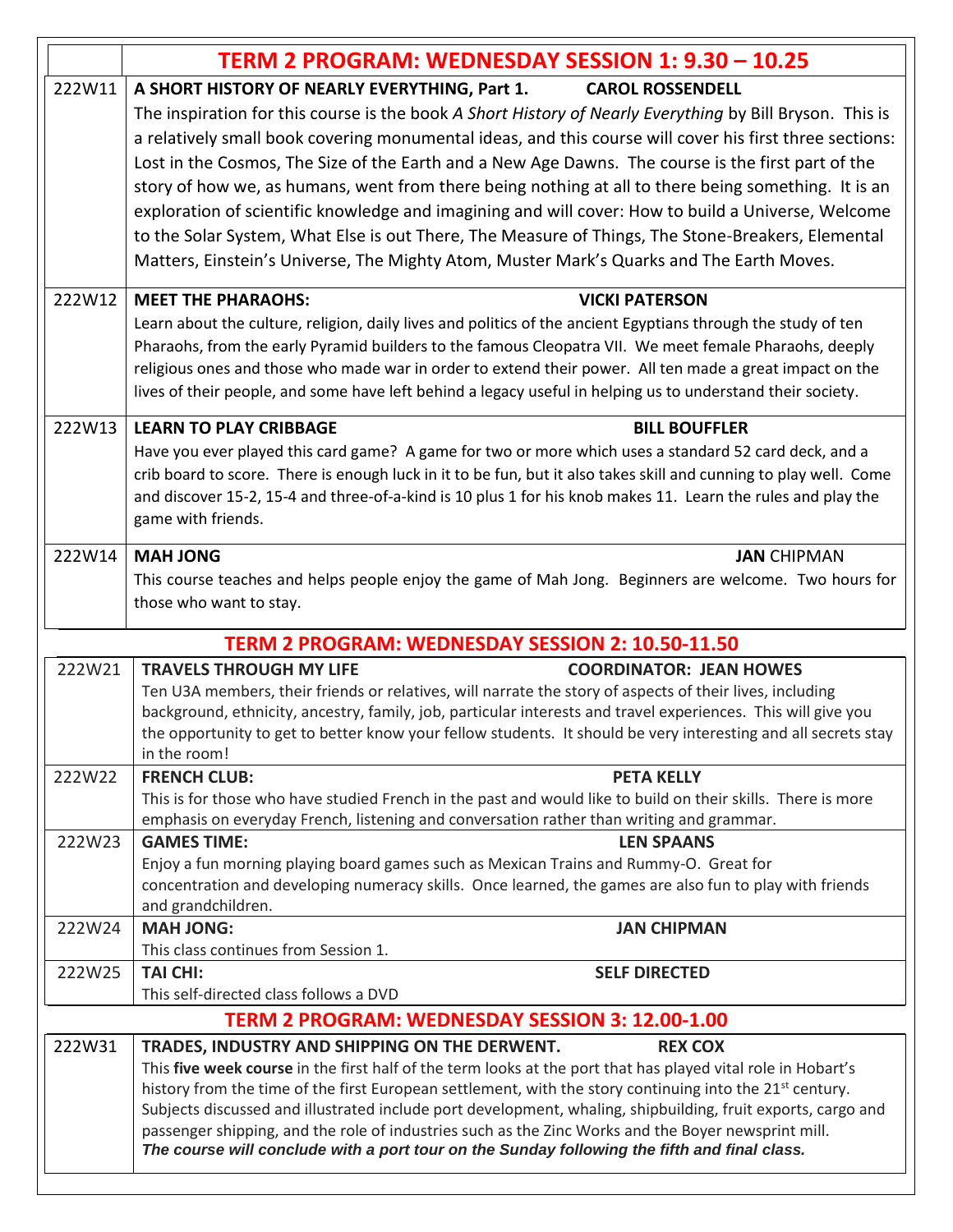| 222W32 | AN INTRODUCTION TO CRYTIC CROSSWORDS                                                                                                                                                                                           | <b>PAT JEFFREY</b>                       |
|--------|--------------------------------------------------------------------------------------------------------------------------------------------------------------------------------------------------------------------------------|------------------------------------------|
|        | Enjoy the challenge of learning to solve tricky cryptic crosswords and practising your new skills. A five week<br>course in the second half of the term to sharpen the mind. This course is definitely designed for beginners. |                                          |
|        | If you are more than that, you will become an assistant Tutor. Our Tutor came to this activity late in life and                                                                                                                |                                          |
|        | is not an expert but can remember the learning process.                                                                                                                                                                        |                                          |
| 222W33 | <b>MYTHS AND MISCONCEPTIONS: (Series 1)</b>                                                                                                                                                                                    | <b>ANTHONY BODEN</b>                     |
|        | What are the reasons for the Trojan War? Who, exactly, was King Arthur? How accurate is the Old                                                                                                                                |                                          |
|        | Testament in historical terms? Find the answers to these questions – and more besides – as we delve, once                                                                                                                      |                                          |
|        | again, into the realm of the mysterious and the misunderstood. If you enjoy a good story, or an unsolved                                                                                                                       |                                          |
|        | conundrum, then this course is definitely for you.                                                                                                                                                                             |                                          |
| 222W34 | <b>CHESS:</b>                                                                                                                                                                                                                  | <b>SELF DIRECTED</b>                     |
|        | We welcome novices to the game as well as those with experience. As with everything, there are many                                                                                                                            |                                          |
|        | things to learn, and we all learn in partnership with everyone in the class. On the way, we hope to have fun                                                                                                                   |                                          |
|        | and enjoy this very ancient game which is played the world over by young and old.                                                                                                                                              |                                          |
| 222W35 | LINE DANCING:                                                                                                                                                                                                                  | <b>JILL CANTON</b>                       |
|        | Simple line dances to a variety of music. Suitable for people who just want to have fun in moving, singing,                                                                                                                    |                                          |
|        | making plenty of mistakes and laughing at them.                                                                                                                                                                                |                                          |
| 222W36 | <b>PLAY READING</b>                                                                                                                                                                                                            | <b>COORDINATOR: MARIE HOWARD-DOWLMAN</b> |
|        | Looking for comic relief from Covid or a way to re-live an entertaining experience in the theatre? Come and                                                                                                                    |                                          |
|        | have fun reading plays with others. No experience needed and plenty of characters and plots in which to                                                                                                                        |                                          |
|        | immerse oneself. Our coordinator has worked in theatre and enjoys sharing her knowledge of, and                                                                                                                                |                                          |
|        | enthusiasm for, all things theatrical.                                                                                                                                                                                         |                                          |

# **A Pet's Prayer – (From Len's Vet)**

**If it should be that I grow frail and weak, and pain should keep me from my sleep, then you must do what must be done, for this last battle cannot be won.**

**You will be sad I understand, don't let your grief then stay your hand.**

**For this day more than all the rest, your love and friendship stand the test.**

**We've had so many happy years, what is to come can hold no fears.** 

**You'd not want me to suffer so, when the time comes please let me go.**

**Take me where my needs they'll tend, only stay with me right to the end and hold me firm and speak to me, until my eyes no longer see.**

**I know in time, you will see, it is a kindness you do to me, although my tail its last was waved, from pain and suffering I've been saved.**

**Don't grieve. It should be you, who decides this thing you do we've been so close, we two these years, don't let your heart hold any tears.**

**Smile,**

**For we walked together for a little while.**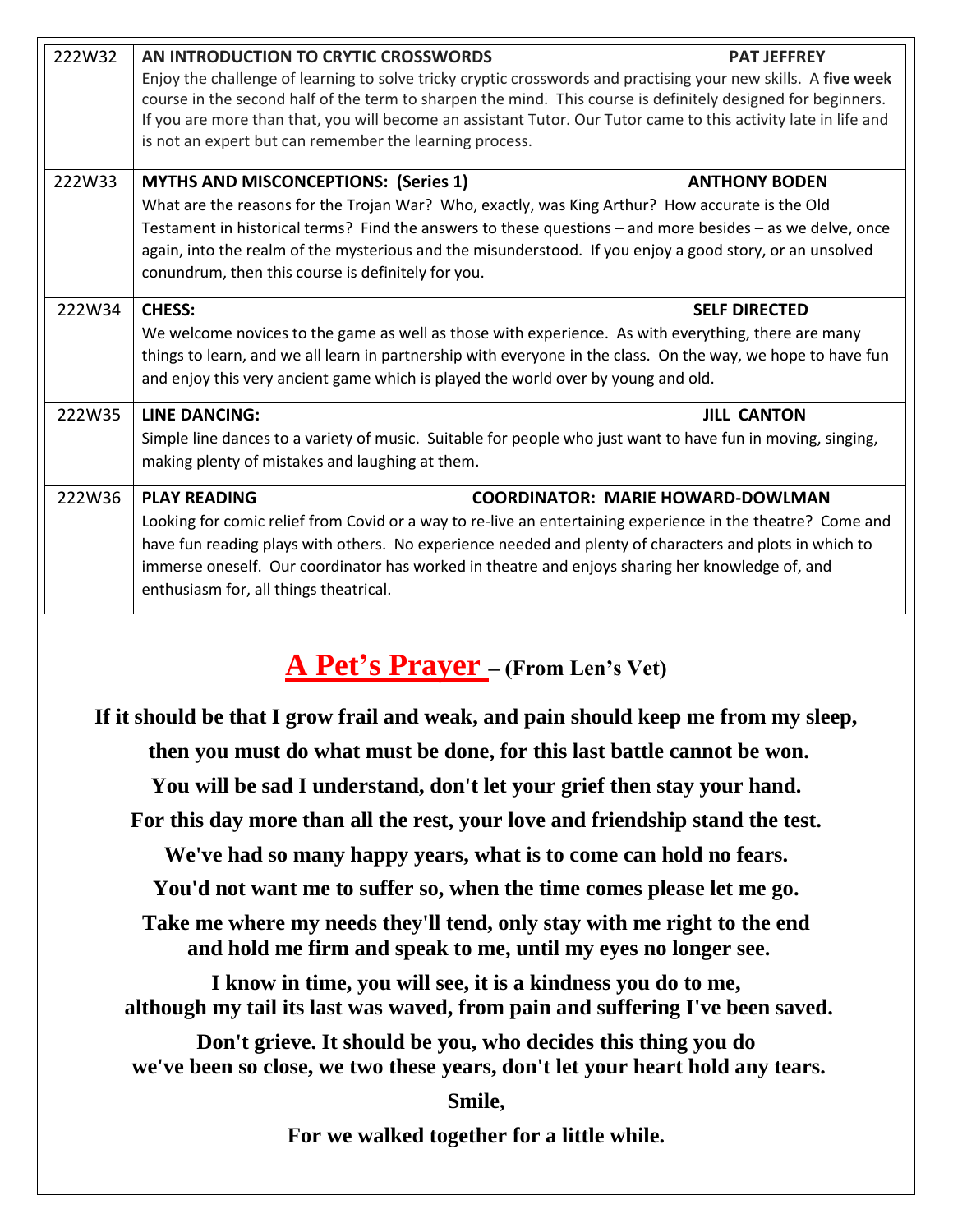

**On Saturday the 26th March a number of intrepid U3Aers met up with Beth and John Jeffrey, our valiant organisers, and Adrian, the bus driver, tour leader to sally forth up the east coast. We had a very enjoyable day, lazing back in our coach and taking in the sea and country scenery. Morning tea, seen here, was served by Beth and Adrian at Triabunna, next to the water.**

**We enjoyed a counter meal with main course and dessert choices at the RSL in Swansea. We then had just enough time to walk around the town and visit our selection of shops or other amenities. I, naturally, managed to arrive back at the bus with a few new books.**

**On the way back to Hobart we stopped at the Lisdillon Salt Works and had time to read the display boards about this historic and enterprising operation from the 1800s. I had been unaware that sea salt was turned into a useful salt for the colony's use in the past. Much of the original buildings are still there to tell the tale. The fate of its owner was an intriguing one. If you get a chance, check it out…**

**The day was most enjoyable. Thanks Beth and John for your organisation and efforts. Beth has more ideas for social events which she is working on at present….**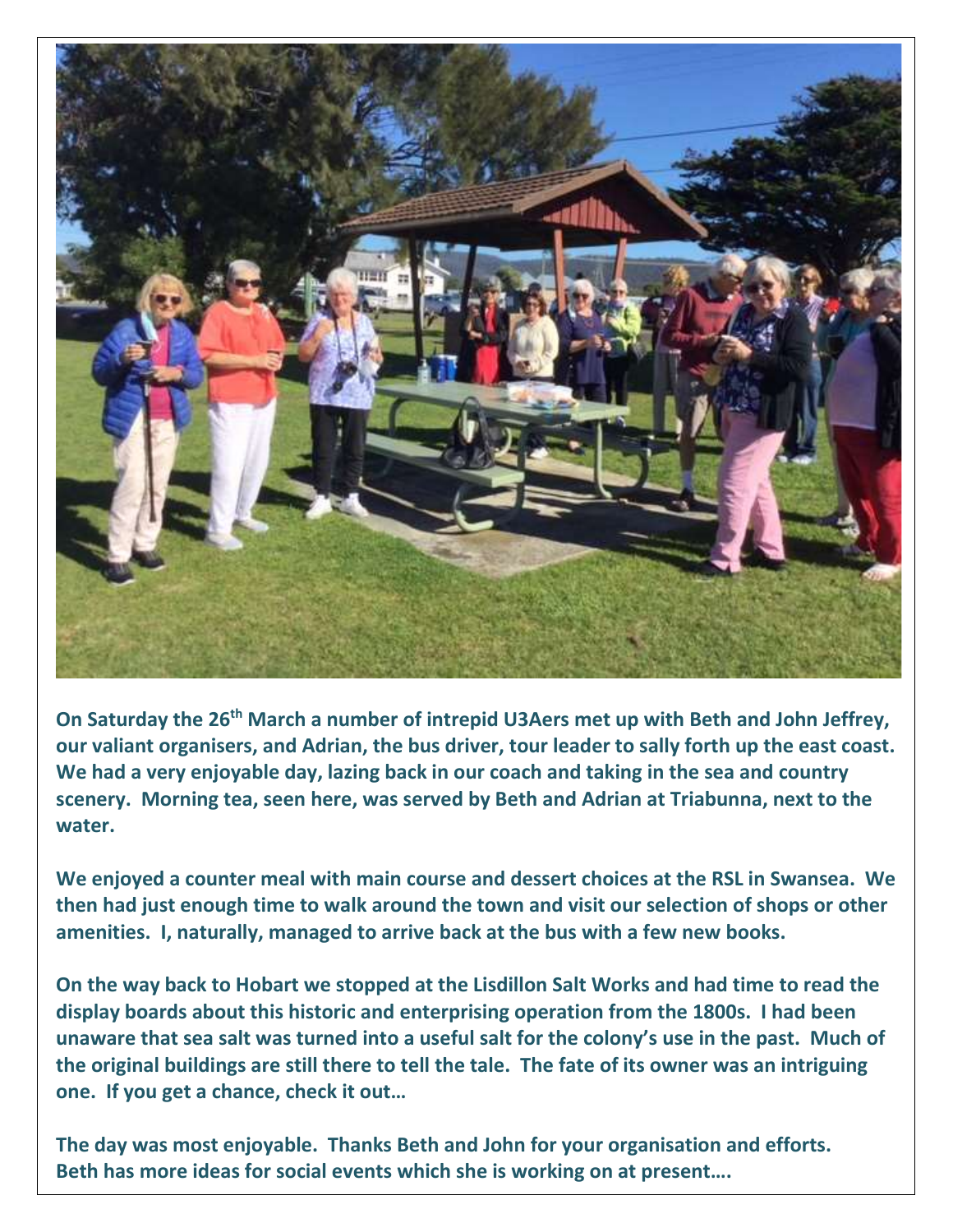

Singalong is great fun! Spontaneous dancing is allowed!

Room 6 is forming a great venue for Singalong. We can use the space to move to the music, and the screen to play our pieces of music.

If you are free in that time slot we have space for more in the class and would love to see you.

Below is a reflective piece of writing by Beth, first shared with our Writers' Group. Thanks for sharing it with us, Beth.

Have you ever thought:- "I'm fat, I'm Old, I'm worn out ?" I was young once.

To all my female and male friends from 70 years and up,

Most of us are going through the next phase of our lives.

We're at that age where we see wrinkles, grey hair and extra pounds.

We see the cute 25 year olds and reminisce.

But we were also 25, just as they will one day be our age.

We aren't the "girls and boys in our brief summer clothes anymore".

What they bring to the table with their youth and zest, we bring our wisdom and experience.

We have raised families, run households, paid the bills, dealt with diseases, sadness, and everything else life has assigned us.

Some of us have lost those that were nearest and dearest to us.

We are survivors. We are warriors in the quiet. We are women and men, like a classic car or a fine wine.

Even if our bodies aren't what they once were, they carry our souls,

Our courage, and our strength.

We shall all enter this chapter of our lives with humility, grace, and pride over everything

We have been through, and we should never feel bad about getting older. It's a privilege that is denied to so many.

Beth Jeffrey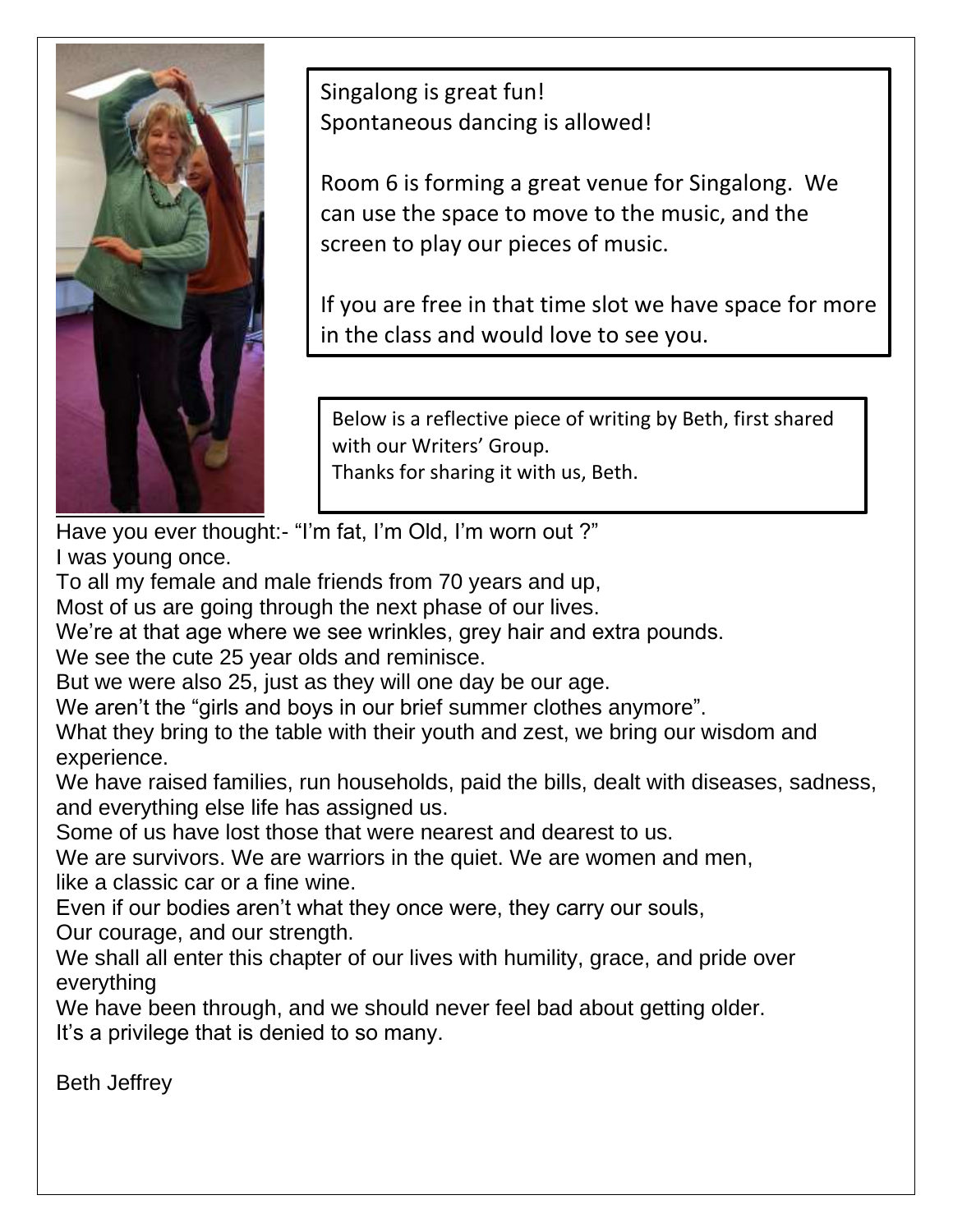## **MEMBERSHIP SUBSCRIPTIONS:**

### **ANNUAL MEMBERSHIP SUBSCRIPTION FOR 2022 \$45 PER PERSON**

### **You can pay online as follows: MEMBERSHIP SUBSCRIPTION PAYMENTS ON LINE BY DIRECT CREDIT**

Members can pay their U3A Clarence subscriptions by completing the form on line. Go to our website [http://u3aclarence.com](http://u3aclarence.com/) and click on the link:

### **Subscribe to U3A (membership)**

Payments may be made by electronic funds transfer to our account, or by visiting a bank and making a deposit to our account **after** the online form is submitted. Whichever method is used to make a direct credit payment, it is **ESSENTIAL** that the following information is recorded as part of the transaction:

| <b>Account Name:</b> | University of the Third Age |
|----------------------|-----------------------------|
|                      |                             |

BSB 067103

Account number 10059047 Reference *Members*' first name and surname Please note: When making a deposit at a bank you must ensure that your reference information is recorded *whether or not* the teller asks for the details. Please address any Payment queries to our Treasurer, Terry Mahoney.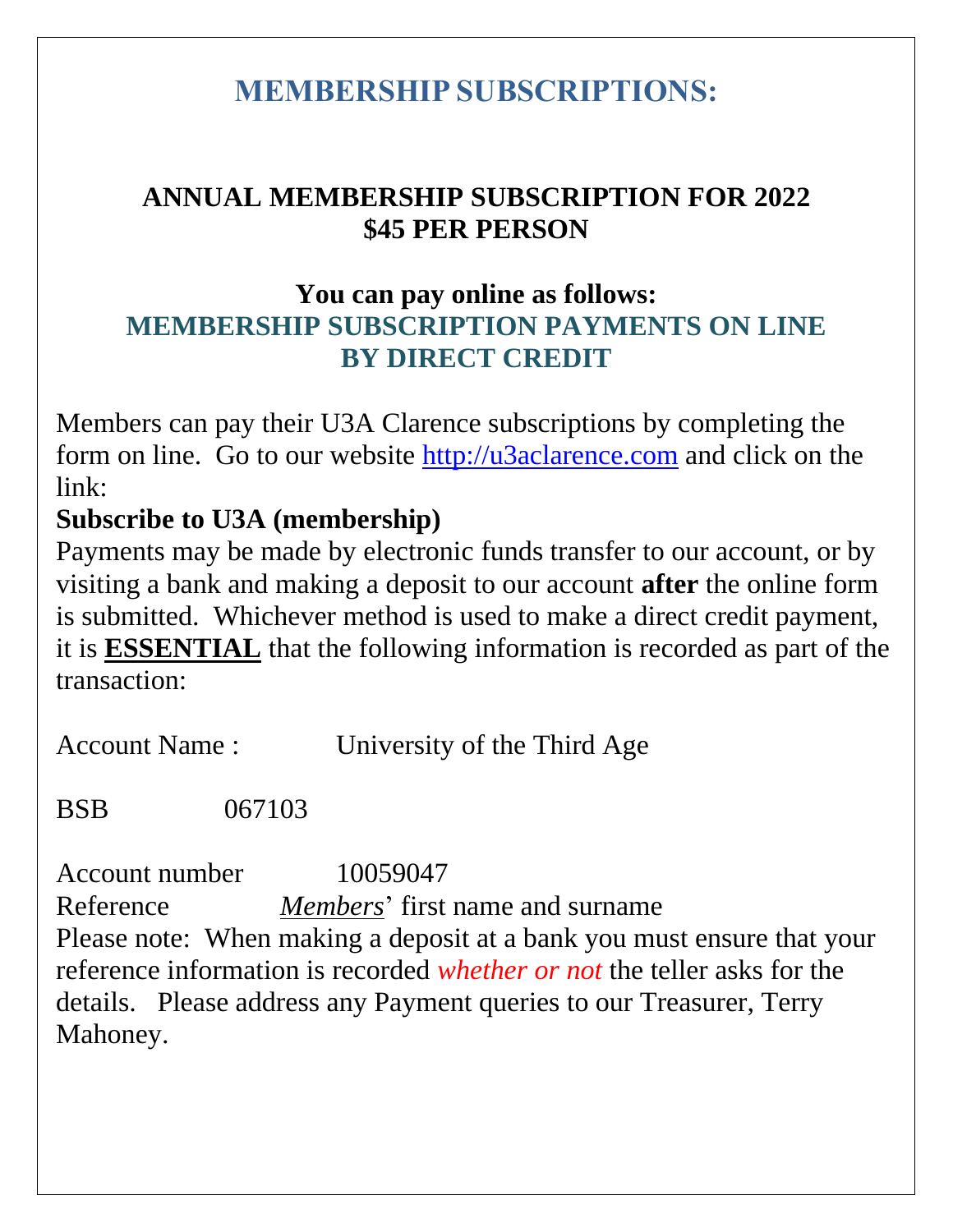### **IF YOU ARE UNABLE TO PAY BY DIRECT CREDIT PLEASE USE THE FOLLOWING FORM**

### **YOU MUST SUBMIT THIS FORM IF YOU PAY BY CHEQUE OR CASH**

|                                                  | Preferred name for name tag |  |
|--------------------------------------------------|-----------------------------|--|
| Email address                                    |                             |  |
|                                                  |                             |  |
|                                                  | Post Code                   |  |
| Method of payment and amount paid - cheque, cash |                             |  |

Please make your cheque payable to U3A Clarence and mail *with this form* to PO Box 774 Rosny Park 7018.

## **IMPORTANT INFORMATION REGARDING ENROLMENTS**

Because class sizes still have COVID-based restrictions, please only enrol in classes you are confident you can attend regularly. If you cannot make classes, please inform a committee member – as many classes have waiting lists. Please note that line dancing classes are always popular, and the numbers are limited to meet COVID requirements. We can therefore only place you in one of the classes run each week.

#### **Just started using an email address?**

If you have just started using an email address and have been receiving posted newsletters, please let us know as soon as possible and we will send you electronic copies of messages and newsletters in future. Please send your name and email address by email to: [membership@u3aclarence.com](mailto:membership@u3aclarence.com) The Rosny Library conducts beginners' classes for people new to email and computer use. These could increase your skills and confidence.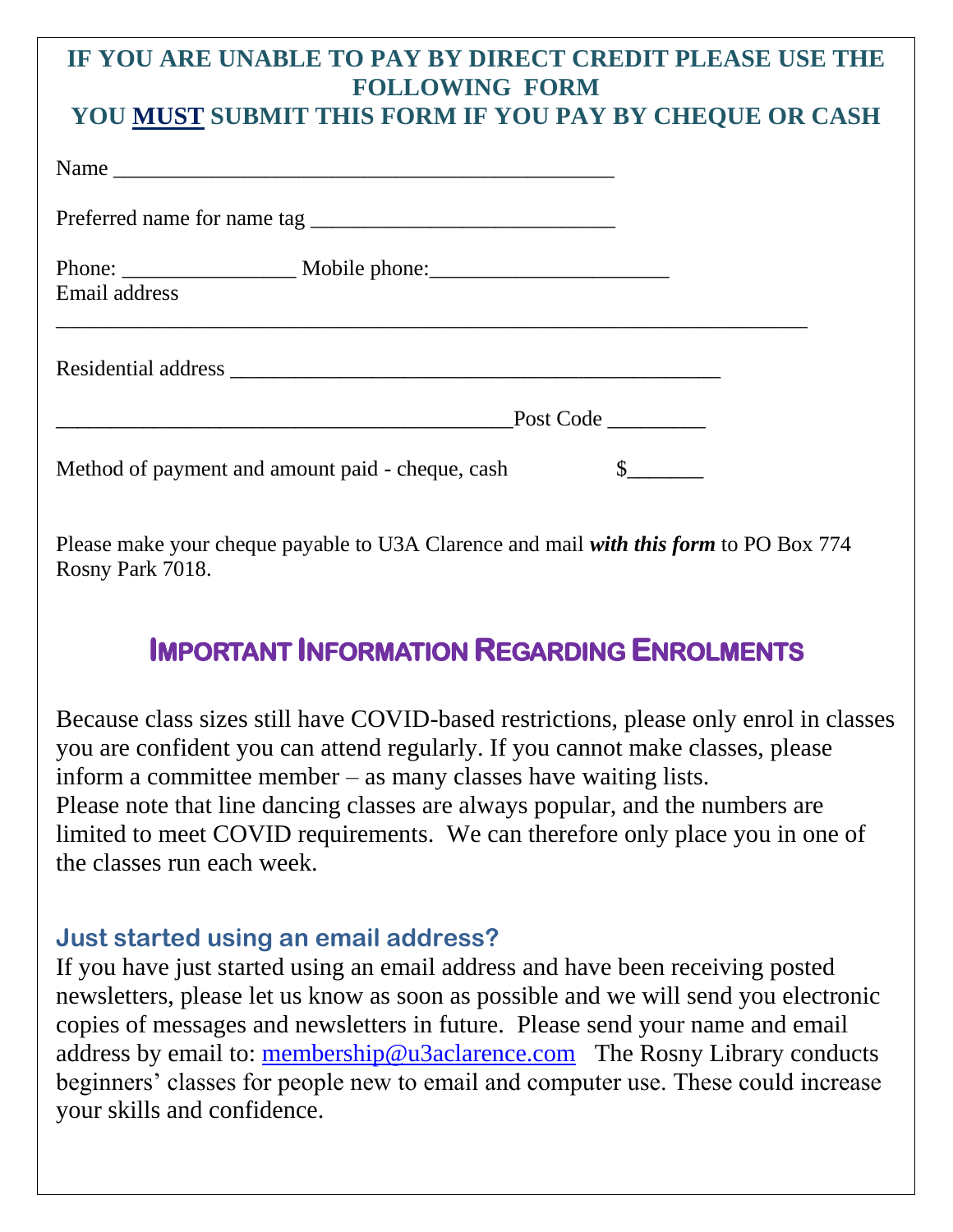### HOW. TO. ENROL

We prefer that you do this online. These are the instructions for online enrolment. **Online enrolment:**

- 1. Search for U3A Clarence.
- 2. Click on the first website: **U3A Clarence**
- 3. Click on the button.

UMAS

- 4. Click on **Login**
- 5. Enter your member number and password

 $\mathcal{S}_{\mathcal{S}}$  system is the system of  $\mathcal{S}_{\mathcal{S}}$ 

- 6. Click on **View or Select Courses** on menu on the left. Courses for term 2 2022 will all have a course code starting with 222. You may need to scroll through the term 1 courses to find the term 2 ones.
- 7. Check the box on the left-hand side for each course you want to enrol in.
- 8. Courses which are highlighted in blue are full. You can still check the box, but you will be placed on a waiting list.
- 

Confirm Selections

9. Click on the confirm Selections button at the bottom of the list of courses.

- 10. The list of courses you have selected will appear. The fourth column is the **Status**. This will be blank if you have been included in the course, and will have **Wait listed** if the course is full.
- button to finish your enrolment. This step is important so don't leave it out. 11. Click on the Finalise Courses ...
- 12. The information in step 10 is the information on your enrolment status. You will not receive any additional confirmation such as an email.
- 13. Once this has been finalised, your enrolment is complete.
- 14. Logout.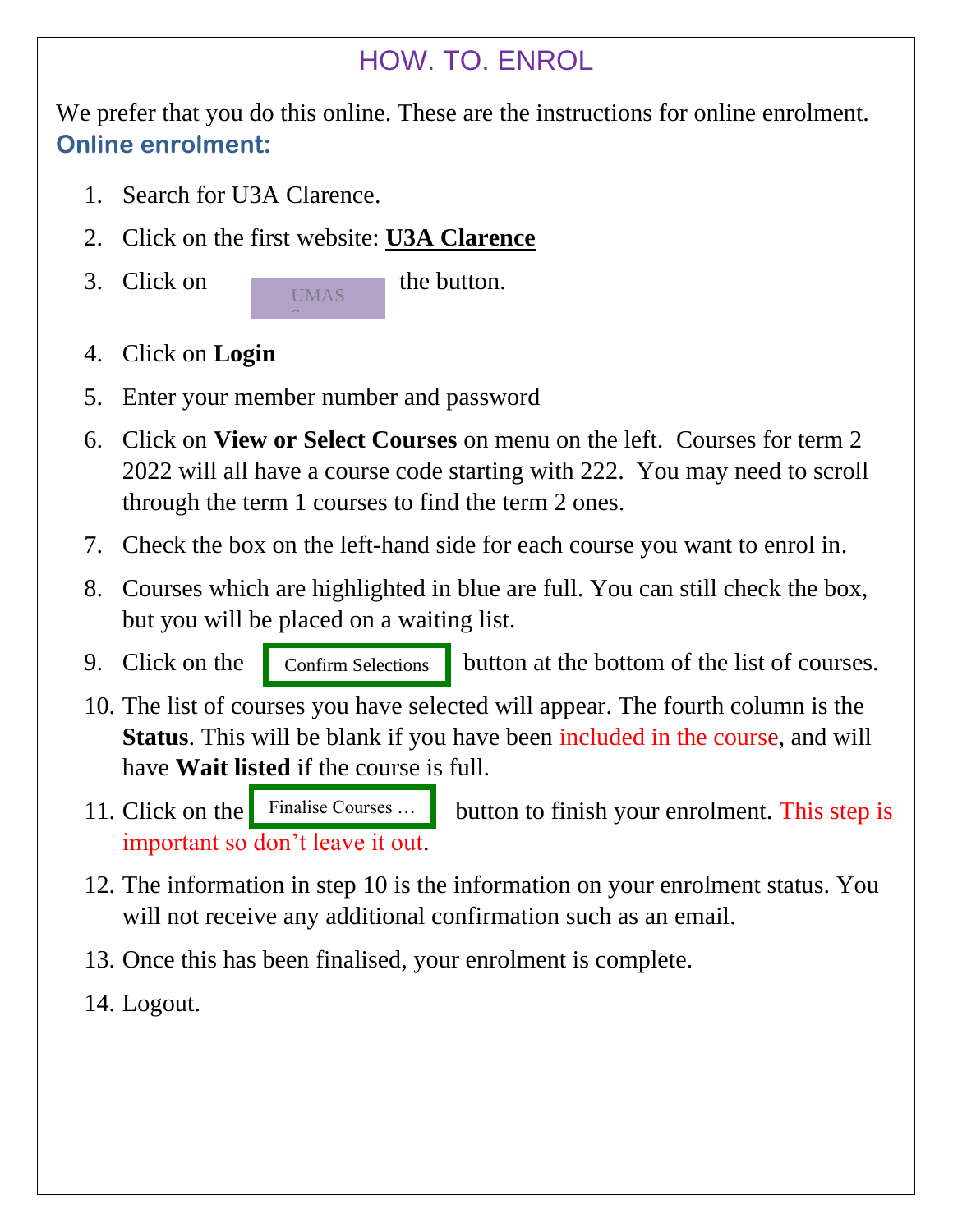### **Paper enrolment form**

If you cannot enrol online, then a paper form can be printed from the newsletter and completed. Paper enrolments can be sent to *U3A Clarence Enrolments, PO Box 774, Rosny Park, 7018* or handed to Carol Rossendell.

The enrolments will come to Carol Rossendell who is helping people not able to enrol online, particularly those who receive the newsletter by mail. If you are without computer access, she will also take your enrolment over the phone if you prefer. Her phone number is 0409 698 198. *The sooner this information gets to her, the sooner you can be enrolled.*

### **Member subscriptions**

You need to be a financial member of U3A Clarence to be admitted to classes, so if you have not yet paid your annual membership subscription for 2022, please follow the instructions on the U3A Clarence website under General Information, then Subscriptions. You can also use the information in this newsletter to make the payment.

# An Important Reminder

**The present committee would like to remind members that** *all* **U3A members are volunteers. U3A operates because people volunteer in all sorts of ways, from washing up to running courses or serving on the Committee of Management.**

**Please consider speaking to Vicki Paterson, now organising courses for Term 3, about sessions or courses you could take, or people you could contact who might be able to help. Could you help on our committee? We urgently need to start preparing people to step into roles which will obviously become vacant in the future. Many people on the committee will need or wish to stand down soon. Our President finishes in that role this year. Our Treasurer and Secretary have been in their positions for a lengthy period of time and may like a well earned break. Please let us know if you can help – we need to keep the future in mind.**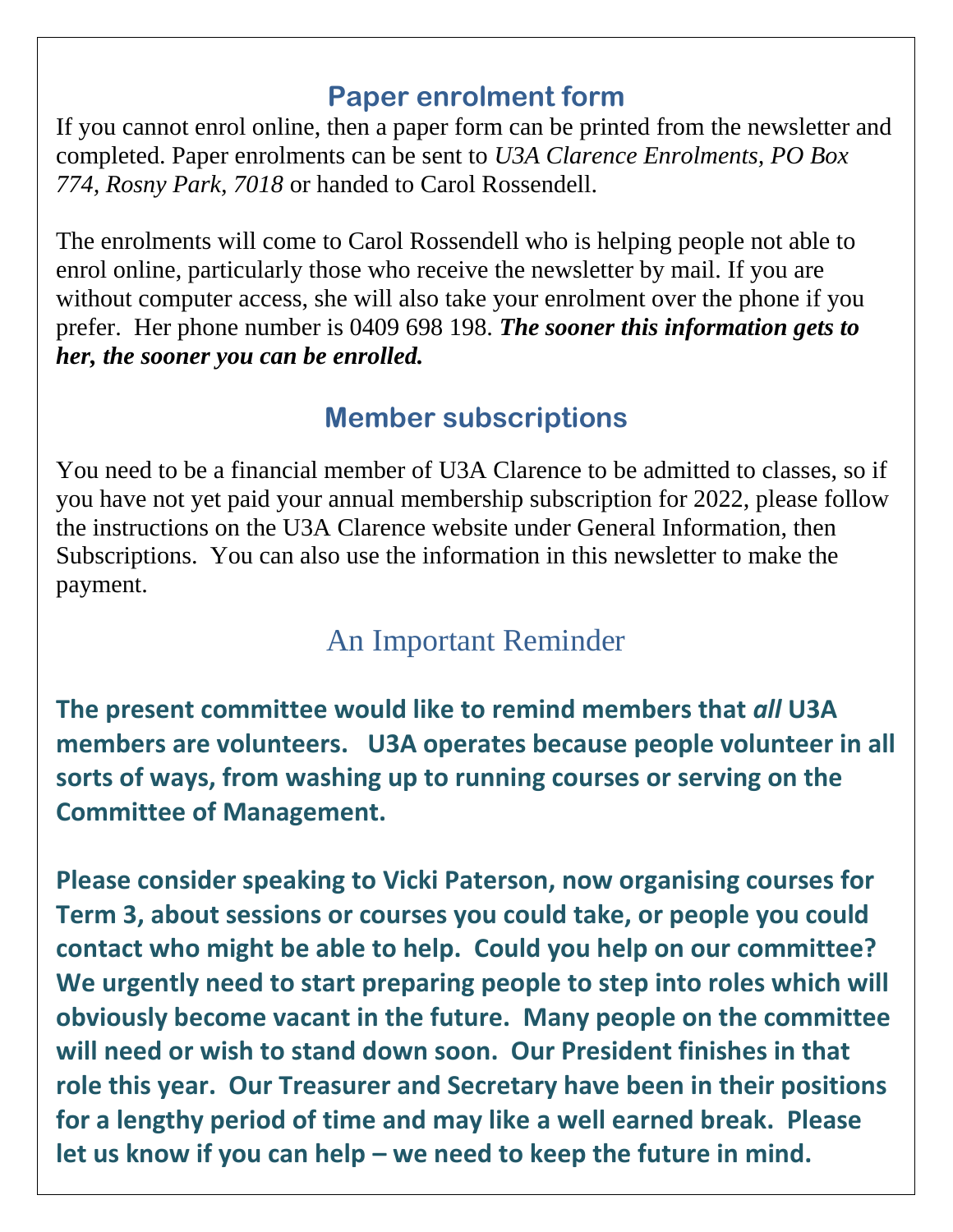# **ENROLMENT FORM TERM 2 2022**



**Name: \_\_\_\_\_\_\_\_\_\_\_\_\_\_\_\_\_\_\_\_\_\_** 

**Phone: \_\_\_\_\_\_\_\_\_\_\_\_\_\_\_\_\_\_\_\_\_ Email: \_\_\_\_\_\_\_\_\_\_\_\_\_\_\_\_\_\_\_\_\_**

| <b>MONDAY COURSES</b>                                        | <b>CODE</b> | <b>NAME</b> |  |  |
|--------------------------------------------------------------|-------------|-------------|--|--|
| <b>Session 1 9.30-10.25</b>                                  |             |             |  |  |
| Line Dancing – Beginners                                     | 222M11      |             |  |  |
| <b>Clarence History</b>                                      | 222M12      |             |  |  |
| Painting                                                     | 222M13      |             |  |  |
| Digital drop-in                                              | 222M14      |             |  |  |
| <b>Session 2 10.50-11.50</b>                                 |             |             |  |  |
| Trivia                                                       | 222M21      |             |  |  |
| The Writers                                                  | 222M22      |             |  |  |
| Painting                                                     | 222M23      |             |  |  |
| <b>Line Dancing</b>                                          | 222M24      |             |  |  |
| Regret (first 5 weeks)                                       | 222M25      |             |  |  |
| Getting forensic with Tas. Past (2 <sup>nd</sup> five weeks) |             |             |  |  |
| <b>Session 3 12.00-1.00</b>                                  |             |             |  |  |
| <b>Poetry Reading</b>                                        | 222M31      |             |  |  |
| Kaleidoscope                                                 | 222M32      |             |  |  |
| <b>French for Beginners 2</b>                                | 222M33      |             |  |  |
| Singalong                                                    | 222M34      |             |  |  |
| <b>German Conversation</b>                                   | 222M35      |             |  |  |